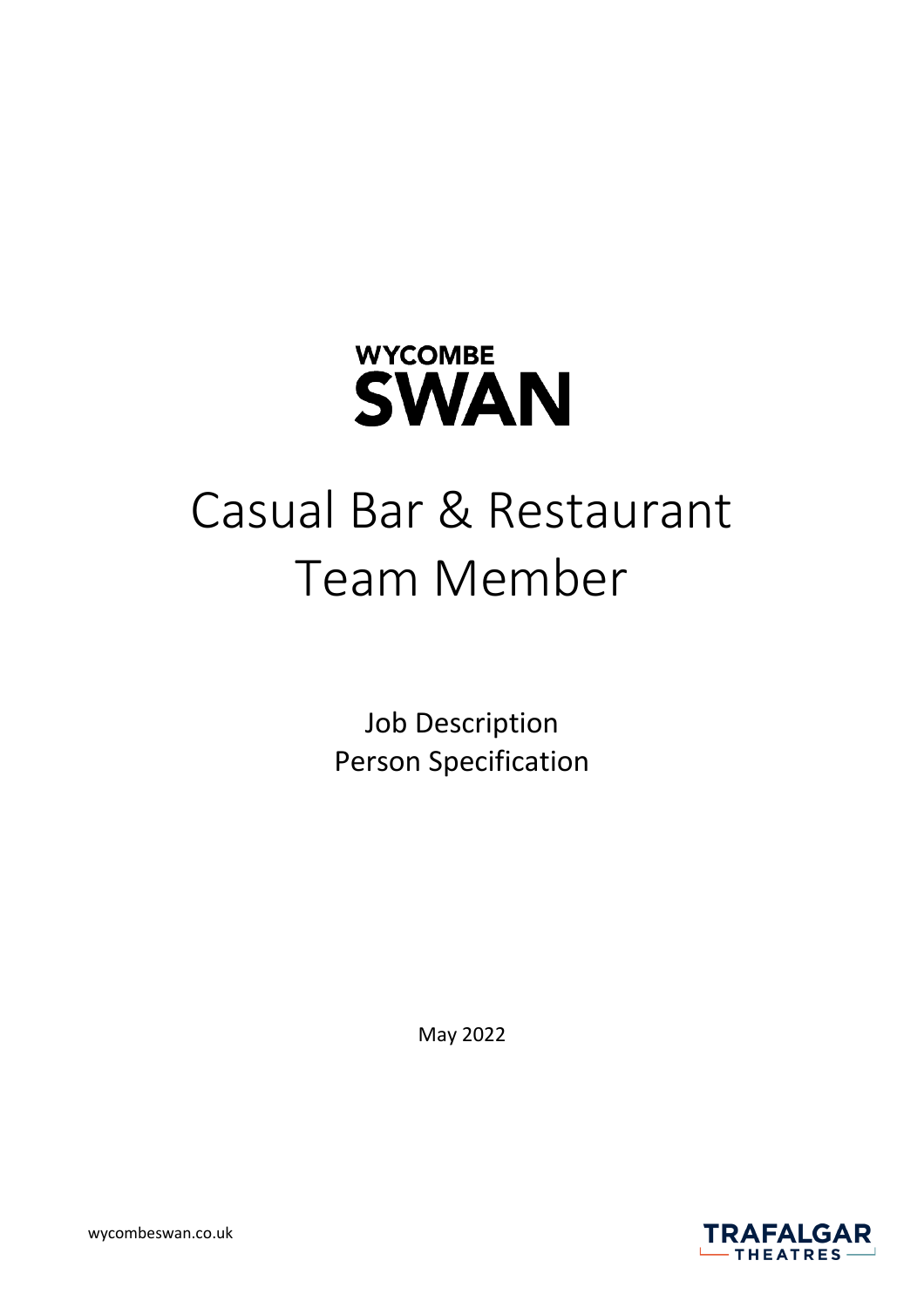**Wycombe Swan** is one of twelve regional theatre and live entertainment venues within the **Trafalgar Entertainment** group. Trafalgar Theatres (Previously HQ Theatres & Hospitality) manage twelve venues on behalf of local authorities across the UK; from live music venues and concert halls to large auditoria presenting top West End productions, high profile live music and comedy, ballet, opera and family theatre, and recognised for providing industry-leading hospitality and first class customer experiences.

**Wycombe Swan** is located in the heart of the High Wycombe town centre and comprises of three distinct spaces to provide the people of Buckinghamshire with top-quality musicals, drama, comedy, dance, family shows, one night events, and a world-class pantomime. With a capacity of 1,076 seats, the Main auditorium boasts superb acoustics, a large stage and adaptable seating. The historic Old Town Hall offers a smart, distinctive, multi-use space with staging and seating up to 400 and 600 standing. Rounding off the spaces is the ornate Oak Room, providing a glorious and elegant setting for events of up to 120 people. More than just high quality programming seen in the main space, Wycombe Swan regularly hosts conferences, graduations, parties and weddings, with exquisite food provided by the in-house catering team.

The Wycombe Swan and Old Town Hall has always been at the heart of the Wycombe community. We are proud to be a venue that supports local community hires, alongside nurturing the young talent of Bucks through our youth drama activities. Playing our part during the Coronavirus pandemic operating as a vaccination centre for the NHS, we are now looking to grow our team with passionate and talented individuals.

| <b>Employment type:</b>     | Casual                                                                                                                                                                                                                                                     |
|-----------------------------|------------------------------------------------------------------------------------------------------------------------------------------------------------------------------------------------------------------------------------------------------------|
| Salary:                     | £9.50 per hour (gross). You will only be paid for the hours that you work.                                                                                                                                                                                 |
| Hours:                      | As required. Working hours will include evenings, weekends and Bank<br>Holidays.                                                                                                                                                                           |
| <b>Work location:</b>       | You will be based at Wycombe Swan, High Wycombe and may be required<br>to travel to and work at other Trafalgar Theatres venues. Approved travel<br>expenses will be reimbursed.                                                                           |
| Purpose of the role:        | As a member of the Hospitality department, uphold the conditions of the<br>Theatre Licenses and assist in delivering an efficient conference, banqueting,<br>bars and restaurant operation, ensuring set standards are achieved and<br>maintained.         |
| <b>Our ideal candidate:</b> | Our ideal candidate will be able to work a variety of shifts and be flexible in<br>their working patterns, have good customer service skills and a sense of<br>humour. Previous experience is preferred but not essential as training will<br>be provided. |
| <b>Closing date:</b>        | Ongoing.                                                                                                                                                                                                                                                   |
| How to apply:               | Send your CV and a covering letter to admin@wycombeswan.co.uk with the<br>subject title 'Bars & Restaurant. Tell us why you think you are suited to this<br>role, why it interests you and how we'll benefit from having you on board!                     |

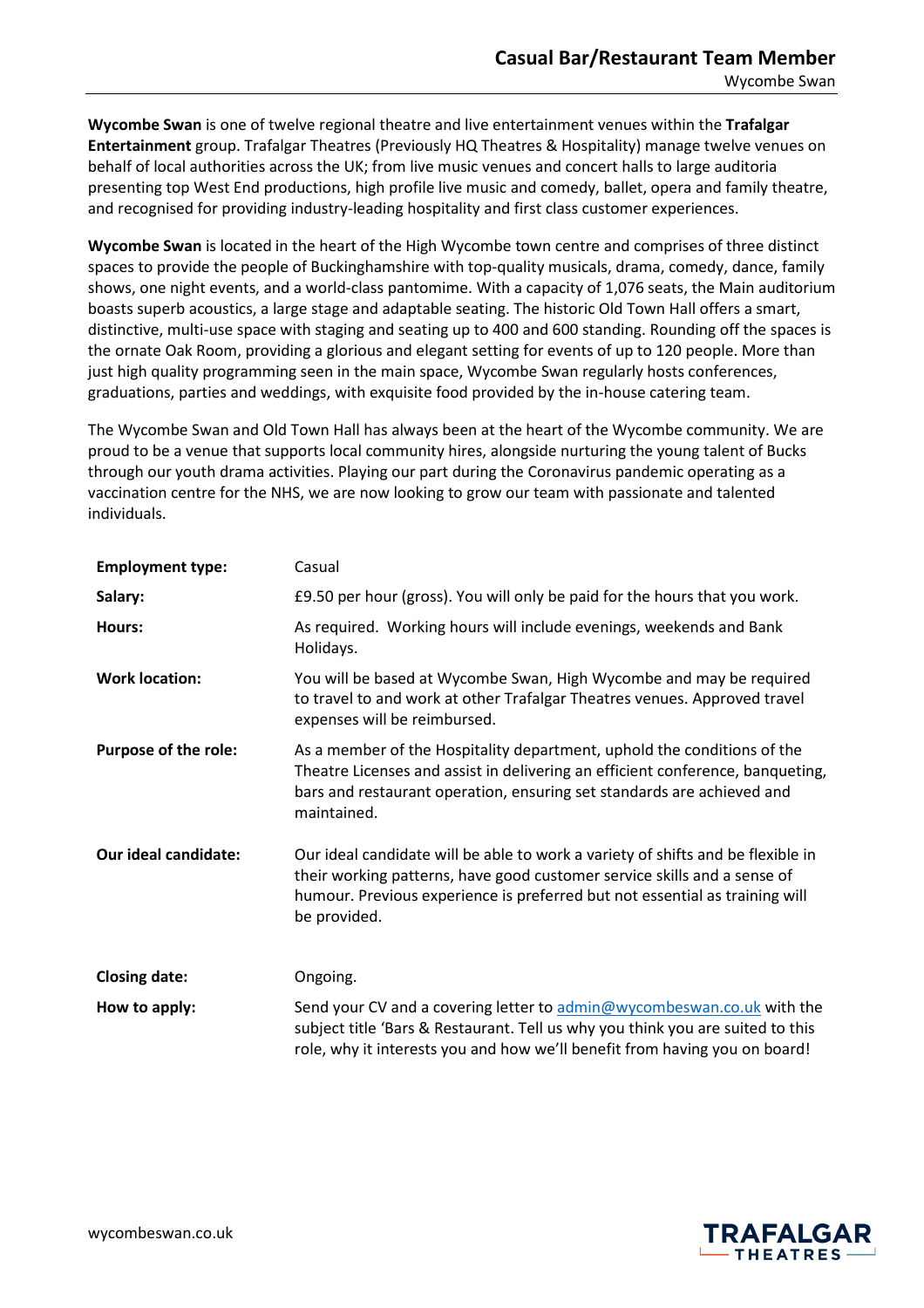## **REPORTING**

The post holder reports to the Assistant Hospitality Manager, Duty Manager and Team Leaders on Shift.

# **KEY ACCOUNTABILITIES**

## **Strategic**

- Play a key role in ensuring that the venue is a welcoming environment, offering outstanding service and safety to all customers, visitors and staff across all events and spaces.
- To assist in protecting and safeguarding the buildings and their contents from possible theft, damage and abuse by carrying out assigned duties as directed and abiding by policies and procedures issued

## **Operations**

- Serve all alcohol, beverage and food products in line with set policies and procedures.
- Collect, clean and store appropriately all crockery, cutlery, glassware and other such catering equipment.
- Uphold expected standards of cleanliness within all venue areas in accordance with company policies and procedures.
- This role will include carrying of plates, food, drinks and equipment

## **Health & Safety**

- Assist with emergency evacuations
- Keep the front of house area clean and tidy.
- Ensure all duties are carried out in accordance with departmental and company Health & Safety procedures.
- To follow the company's Food Safety Management System where appropriate to the assigned duties

#### **Recruitment, Training and Development**

• Undertake training and development relevant to the successful execution of the job role.

#### **Other Responsibilities**

- Dress in accordance with Company uniform policy and wear protective clothing where issued and instructed.
- At all times, act as an ambassador for the venue and Trafalgar Theatres.

This Job Description is not an exhaustive description of your duties. You will be required to adopt a flexible approach to your role and responsibilities. In particular, from time to time, you may be required to undertake such alternative or additional duties as may be commensurate with your skills, experience and capabilities.